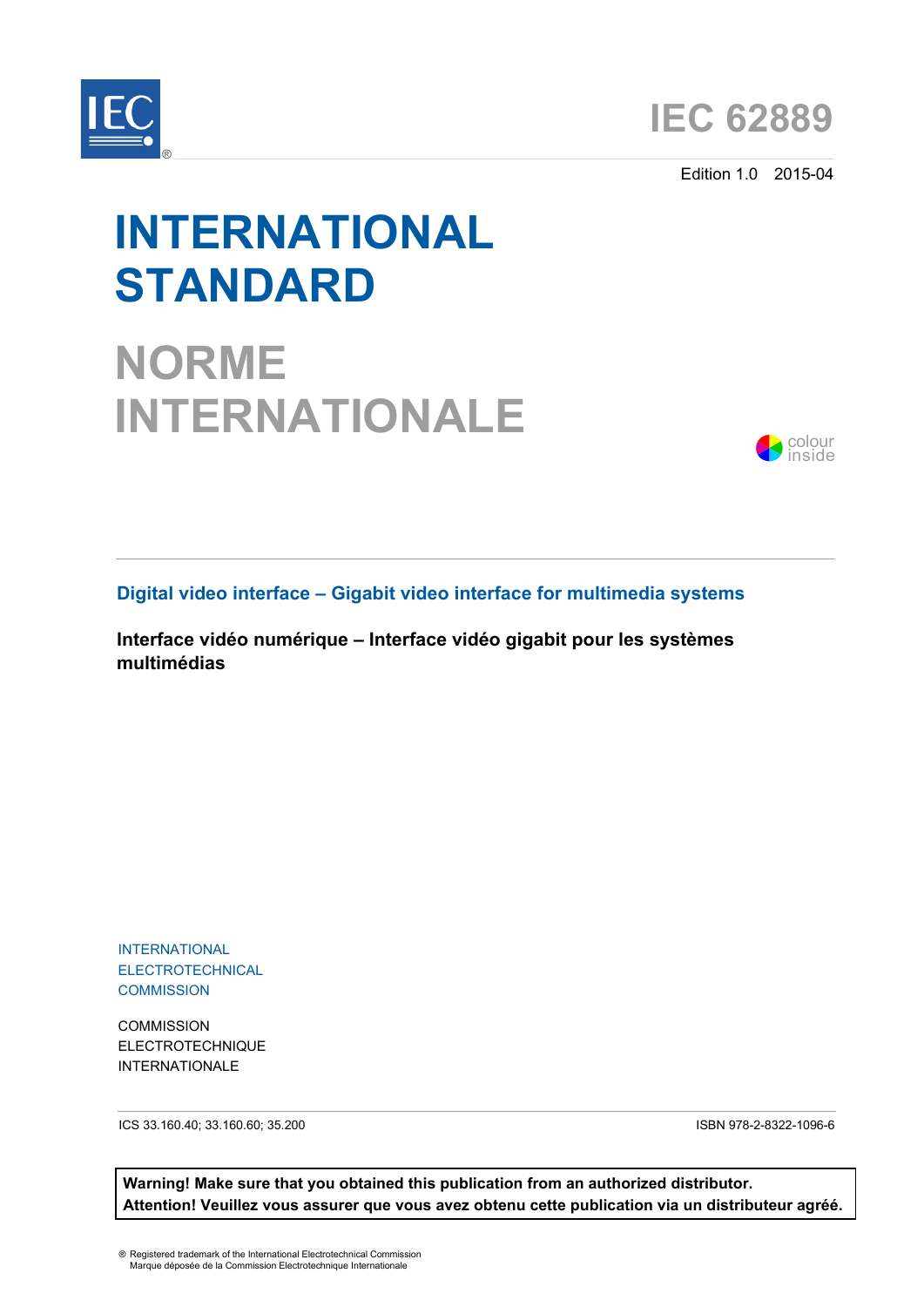## **CONTENTS**

| 1                                                                               |  |
|---------------------------------------------------------------------------------|--|
| 2                                                                               |  |
| 3                                                                               |  |
| 3.1                                                                             |  |
| 3.2                                                                             |  |
| 4                                                                               |  |
| 5                                                                               |  |
| 5.1                                                                             |  |
| 5.2                                                                             |  |
| 6                                                                               |  |
| 6.1                                                                             |  |
| 6.2                                                                             |  |
| 6.3                                                                             |  |
| 7                                                                               |  |
| 8                                                                               |  |
| 8.1<br>8.2                                                                      |  |
| 8.3                                                                             |  |
| 9<br>Transmission system and transmission line of electrical characteristics 17 |  |
|                                                                                 |  |
| A.1                                                                             |  |
| A.1.1                                                                           |  |
| A.1.2                                                                           |  |
| A.2                                                                             |  |
| A.2.1                                                                           |  |
| A.2.2                                                                           |  |
|                                                                                 |  |
|                                                                                 |  |
|                                                                                 |  |
|                                                                                 |  |
|                                                                                 |  |
|                                                                                 |  |
|                                                                                 |  |
|                                                                                 |  |
|                                                                                 |  |
|                                                                                 |  |
|                                                                                 |  |
|                                                                                 |  |
|                                                                                 |  |
|                                                                                 |  |
|                                                                                 |  |
|                                                                                 |  |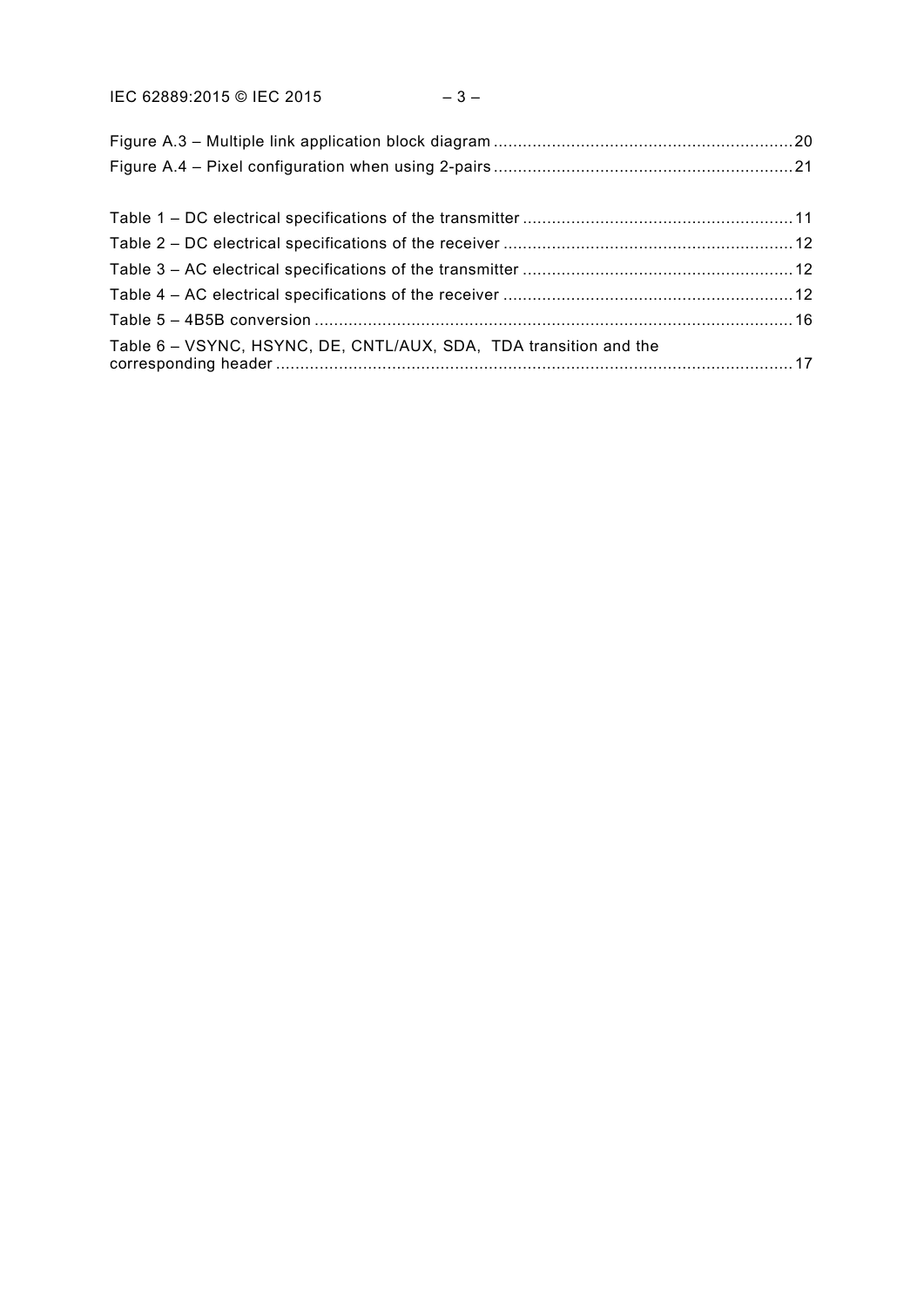### INTERNATIONAL ELECTROTECHNICAL COMMISSION

\_\_\_\_\_\_\_\_\_\_\_\_

## **DIGITAL VIDEO INTERFACE – GIGABIT VIDEO INTERFACE FOR MULTIMEDIA SYSTEMS**

## FOREWORD

- <span id="page-3-0"></span>1) The International Electrotechnical Commission (IEC) is a worldwide organization for standardization comprising all national electrotechnical committees (IEC National Committees). The object of IEC is to promote international co-operation on all questions concerning standardization in the electrical and electronic fields. To this end and in addition to other activities, IEC publishes International Standards, Technical Specifications, Technical Reports, Publicly Available Specifications (PAS) and Guides (hereafter referred to as "IEC Publication(s)"). Their preparation is entrusted to technical committees; any IEC National Committee interested in the subject dealt with may participate in this preparatory work. International, governmental and nongovernmental organizations liaising with the IEC also participate in this preparation. IEC collaborates closely with the International Organization for Standardization (ISO) in accordance with conditions determined by agreement between the two organizations.
- 2) The formal decisions or agreements of IEC on technical matters express, as nearly as possible, an international consensus of opinion on the relevant subjects since each technical committee has representation from all interested IEC National Committees.
- 3) IEC Publications have the form of recommendations for international use and are accepted by IEC National Committees in that sense. While all reasonable efforts are made to ensure that the technical content of IEC Publications is accurate, IEC cannot be held responsible for the way in which they are used or for any misinterpretation by any end user.
- 4) In order to promote international uniformity, IEC National Committees undertake to apply IEC Publications transparently to the maximum extent possible in their national and regional publications. Any divergence between any IEC Publication and the corresponding national or regional publication shall be clearly indicated in the latter.
- 5) IEC itself does not provide any attestation of conformity. Independent certification bodies provide conformity assessment services and, in some areas, access to IEC marks of conformity. IEC is not responsible for any services carried out by independent certification bodies.
- 6) All users should ensure that they have the latest edition of this publication.
- 7) No liability shall attach to IEC or its directors, employees, servants or agents including individual experts and members of its technical committees and IEC National Committees for any personal injury, property damage or other damage of any nature whatsoever, whether direct or indirect, or for costs (including legal fees) and expenses arising out of the publication, use of, or reliance upon, this IEC Publication or any other IEC Publications.
- 8) Attention is drawn to the Normative references cited in this publication. Use of the referenced publications is indispensable for the correct application of this publication.
- 9) Attention is drawn to the possibility that some of the elements of this IEC Publication may be the subject of patent rights. IEC shall not be held responsible for identifying any or all such patent rights.

International Standard IEC 62889 has been prepared by subcommittee technical area 4: Digital system interfaces and protocols, of IEC technical committee 100: Audio, video and multimedia systems and equipment.

The text of this standard is based on the following documents:

| CDV          | Report on voting |
|--------------|------------------|
| 100/2193/CDV | 100/2298/RVC     |

Full information on the voting for the approval of this standard can be found in the report on voting indicated in the above table.

This publication has been drafted in accordance with the ISO/IEC Directives, Part 2.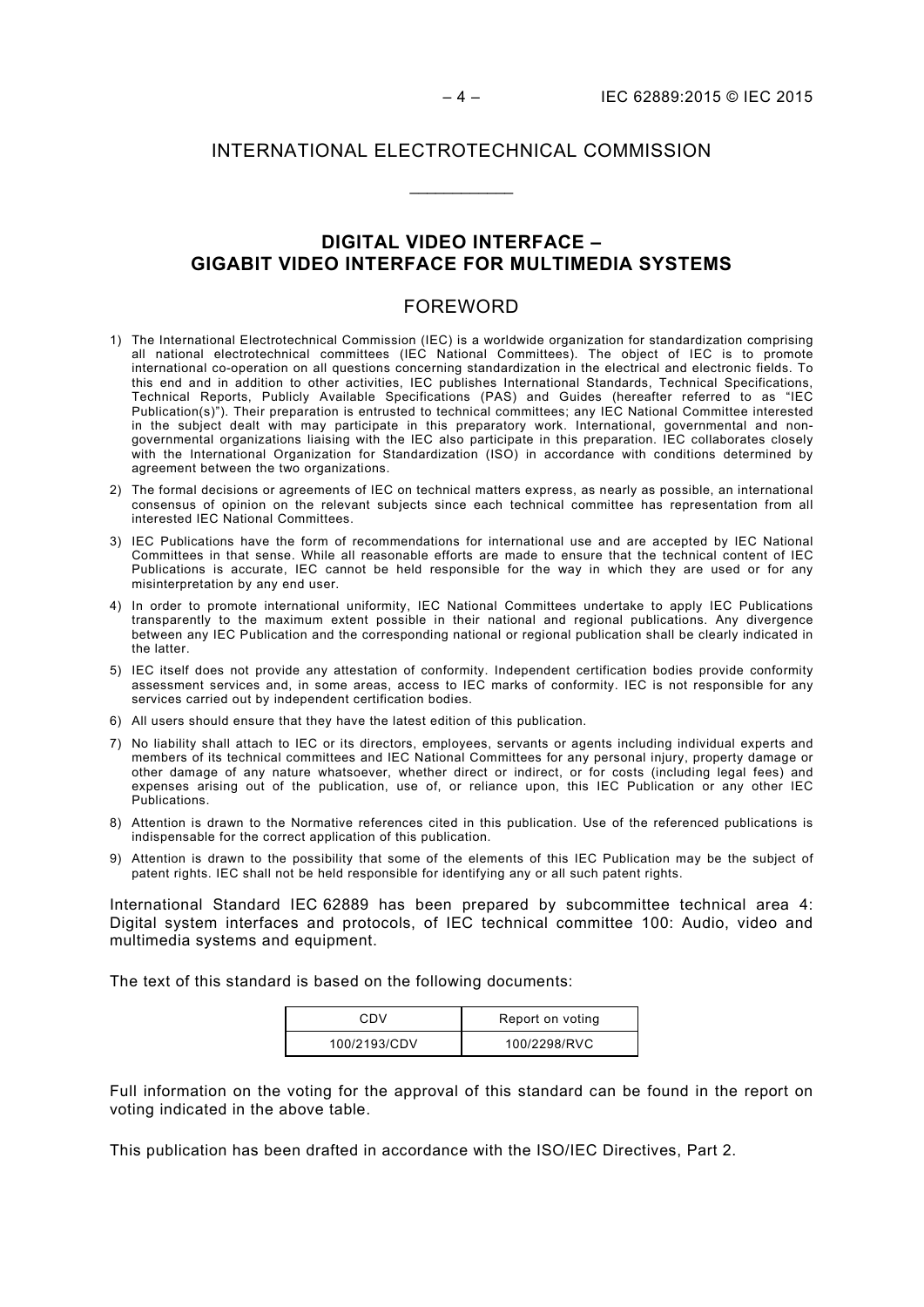The committee has decided that the contents of this publication will remain unchanged until the stability date indicated on the IEC website under "http://webstore.iec.ch" in the data related to the specific publication. At this date, the publication will be

- reconfirmed,
- withdrawn,
- replaced by a revised edition, or
- amended.

**IMPORTANT – The 'colour inside' logo on the cover page of this publication indicates that it contains colours which are considered to be useful for the correct understanding of its contents. Users should therefore print this document using a colour printer.**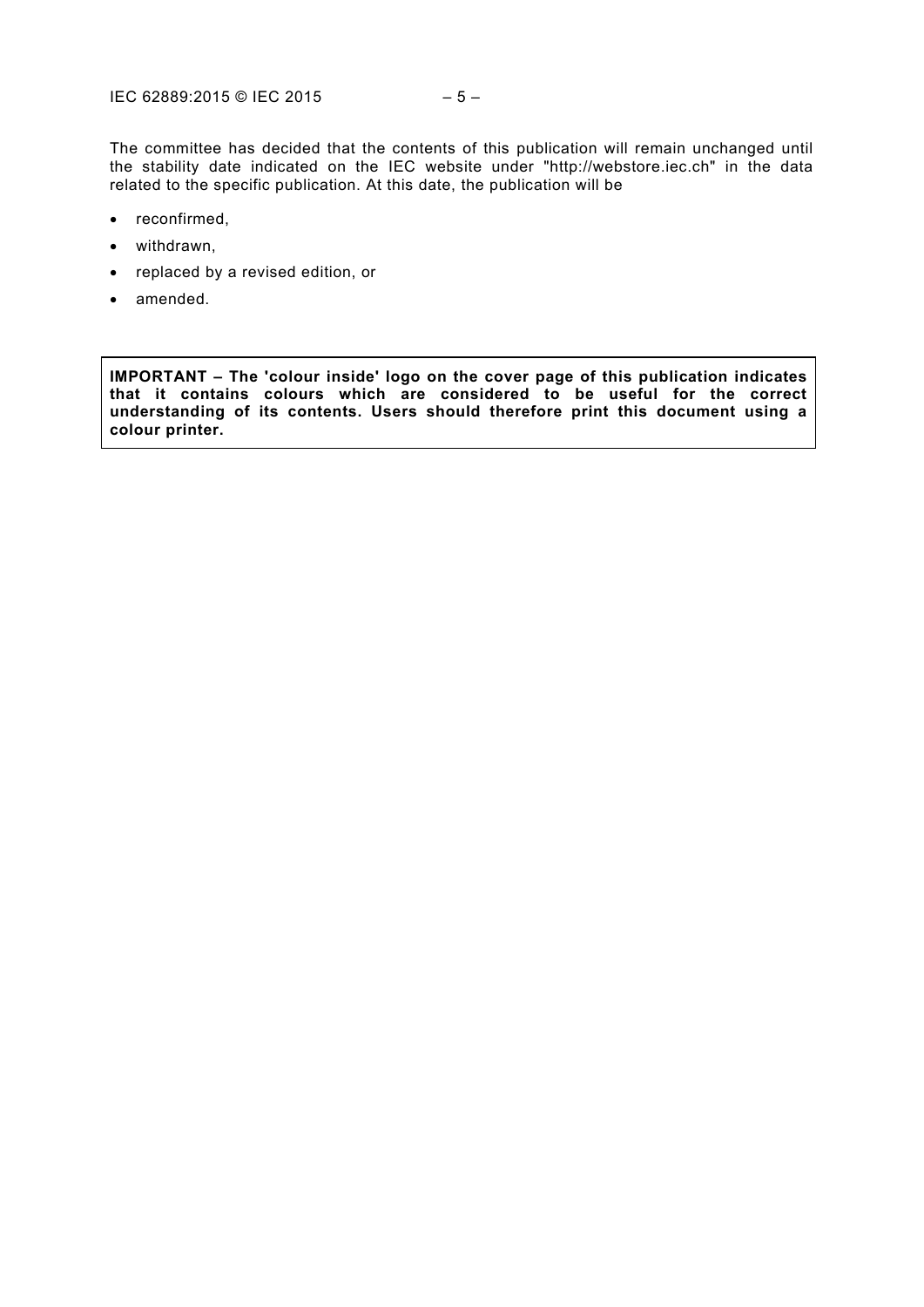#### INTRODUCTION

<span id="page-5-0"></span>This International Standard is based on a standard JEITA CP-6101: Digital monitor interface GVIF that was originally specified by the Japan Electronics and Information Technology Industries Association (JEITA).

The gigabit video interface (GVIF) is a serial point to point interface supporting uncompressed digital video links that was designed to address the needs of automotive navigation and entertainment systems, etc., to transport base band digital video information. The GVIF applies low voltage differential signaling (LVDS) technology and makes use of a thin cable consisting of a single shielded twisted pair of conductors that exhibits high noise immunity and low EMI, and is optimized for small size and low weight. The GVIF supports display resolutions ranging from WQVGA through WUXGA with maximum 24 bit per pixel colour video data, and can transmit base band video signal over cable lengths over 10 m. When paired with high bandwidth data content protection (HDCP), the GVIF's standard functions and features address all of the requirements for delivering content protected video from a source to a video display monitor. Optionally, the GVIF supports audio data transmission and user data transmission.

The Association of Radio Industry Business (ARIB) refers the GVIF in its standard ARIB STD-B21 as one of authorized digital video output interfaces.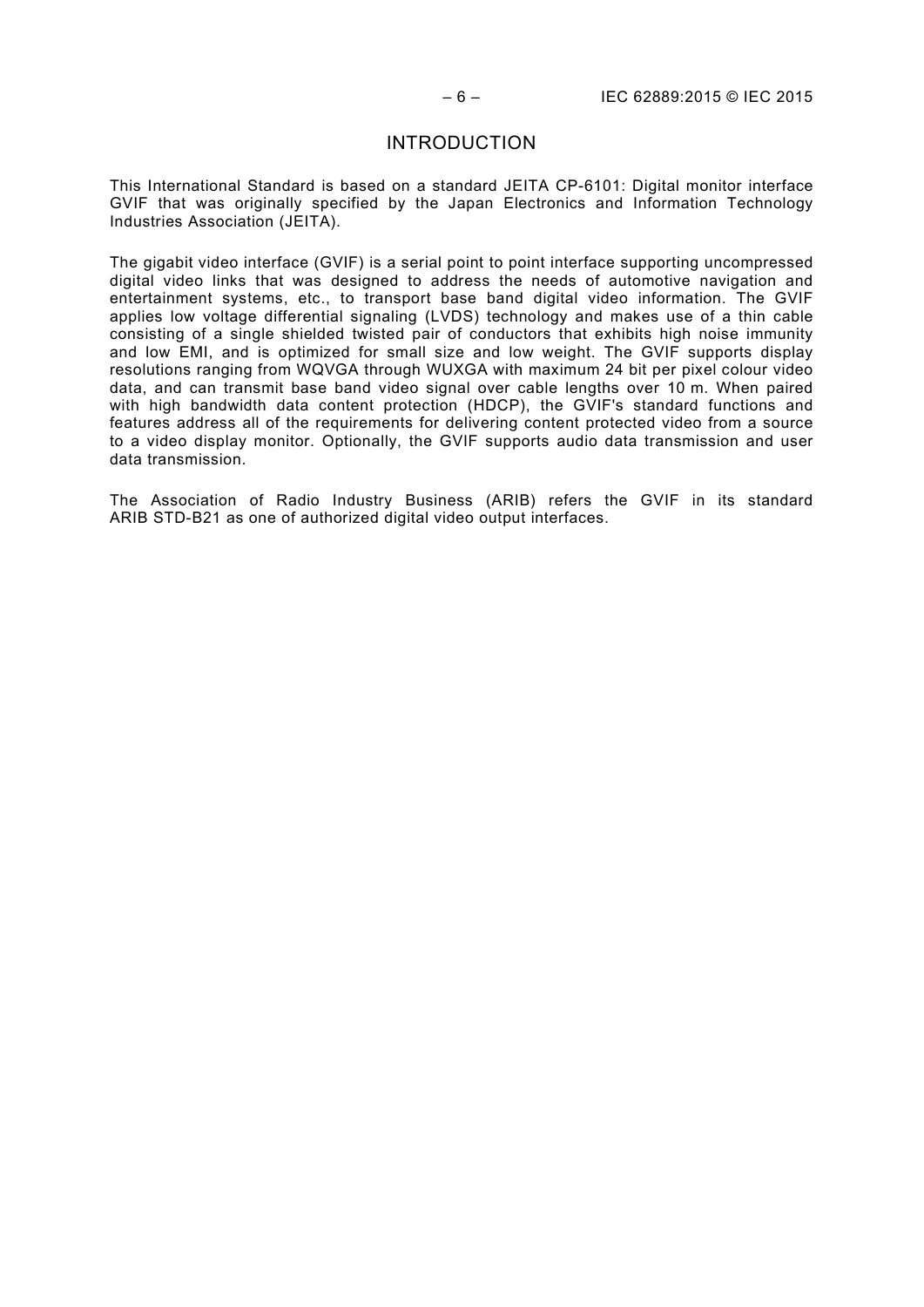## **DIGITAL VIDEO INTERFACE – GIGABIT VIDEO INTERFACE FOR MULTIMEDIA SYSTEMS**

#### <span id="page-6-0"></span>**1 Scope**

This International Standard describes a serial digital interface, gigabit video interface (GVIF) for the interconnection of digital video equipment. The GVIF is primarily intended to carry high-speed digital video data for general usage and is well suited for multimedia entertainment systems in a vehicle.

This International Standard specifies the physical layer of the interface including transmission line characteristics and electrical characteristics of transmitter and receiver. Mechanical and physical specifications of connectors are not included.

#### <span id="page-6-1"></span>**2 Normative references**

The following documents, in whole or in part, are normatively referenced in this document and are indispensable for its application. For dated references, only the edition cited applies. For undated references, the latest edition of the referenced document (including any amendments) applies.

IEC 62315-1:2003, *DTV profiles for uncompressed digital video interfaces – Part 1: General*

ITU-R BT.601-5, *Studio encoding parameters of digital television for standard 4:3 and widescreen 16:9 aspect ratios*

<span id="page-6-3"></span><span id="page-6-2"></span>ITU-R BT.656-5, *Interface for digital component video signals in 525-line and 625-line television systems operating at the 4:2:2 level of Recommendation ITU-R BT.601*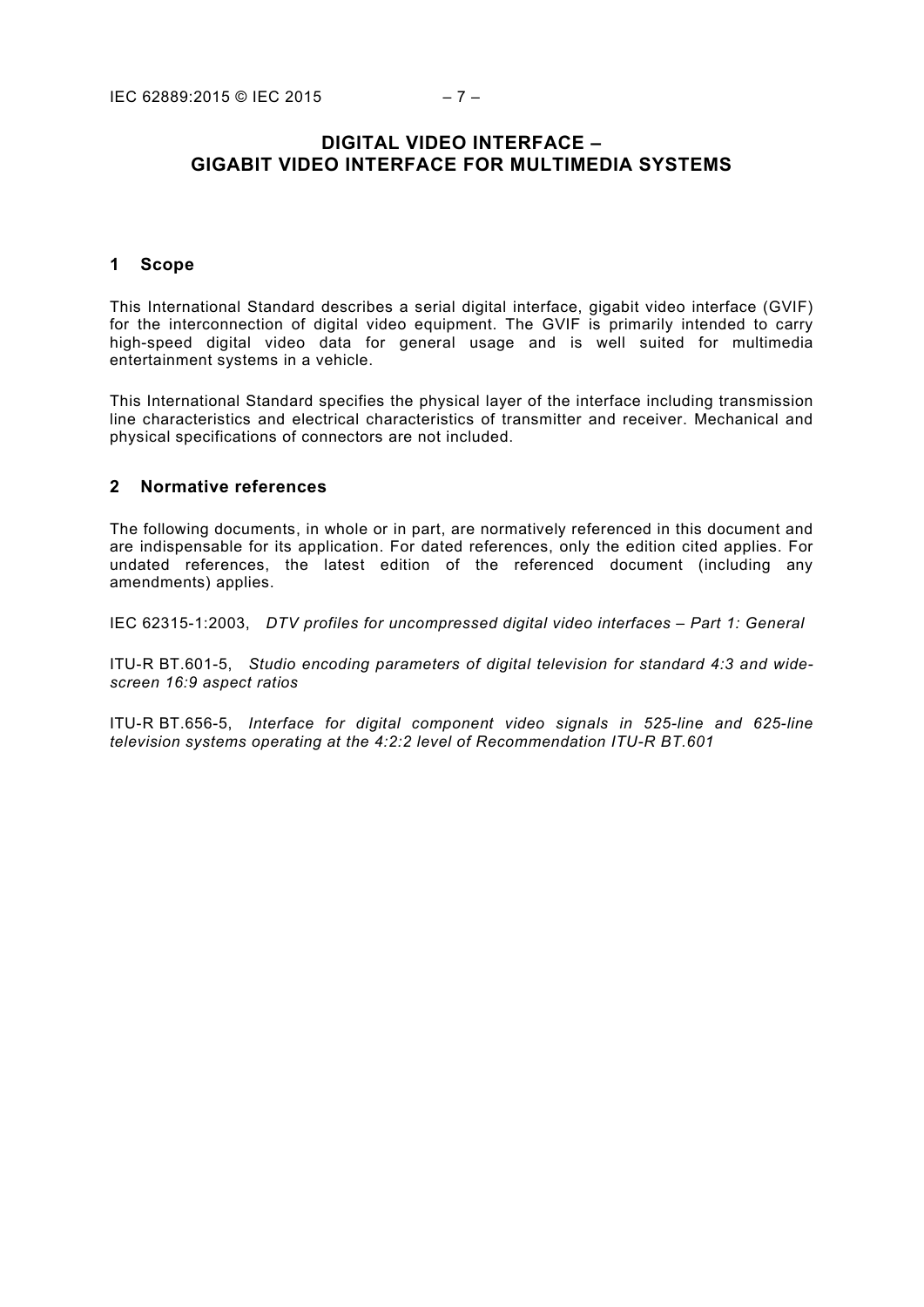## SOMMAIRE

| 1                                                                                         |  |
|-------------------------------------------------------------------------------------------|--|
| 2                                                                                         |  |
| 3                                                                                         |  |
| 3.1                                                                                       |  |
| 3.2                                                                                       |  |
| 4                                                                                         |  |
| 5                                                                                         |  |
| 5.1                                                                                       |  |
| 5.2                                                                                       |  |
| 6                                                                                         |  |
| 6.1                                                                                       |  |
| 6.2<br>6.3                                                                                |  |
| 7                                                                                         |  |
| 8                                                                                         |  |
| 8.1                                                                                       |  |
| 8.2                                                                                       |  |
| 8.3                                                                                       |  |
| Système de transmission et ligne de transmission des caractéristiques électriques 41<br>9 |  |
|                                                                                           |  |
| A.1                                                                                       |  |
| Schéma fonctionnel pour la transmission à liaison unique44<br>A.1.1                       |  |
| Mappage des données d'une transmission à liaison unique 45<br>A.1.2                       |  |
| A.2                                                                                       |  |
| A.2.1<br>Schéma fonctionnel pour la transmission parallèle à 2 paires 45                  |  |
| A.2.2                                                                                     |  |
|                                                                                           |  |
|                                                                                           |  |
|                                                                                           |  |
|                                                                                           |  |
|                                                                                           |  |
|                                                                                           |  |
|                                                                                           |  |
|                                                                                           |  |
|                                                                                           |  |
|                                                                                           |  |
|                                                                                           |  |
|                                                                                           |  |
|                                                                                           |  |
|                                                                                           |  |
|                                                                                           |  |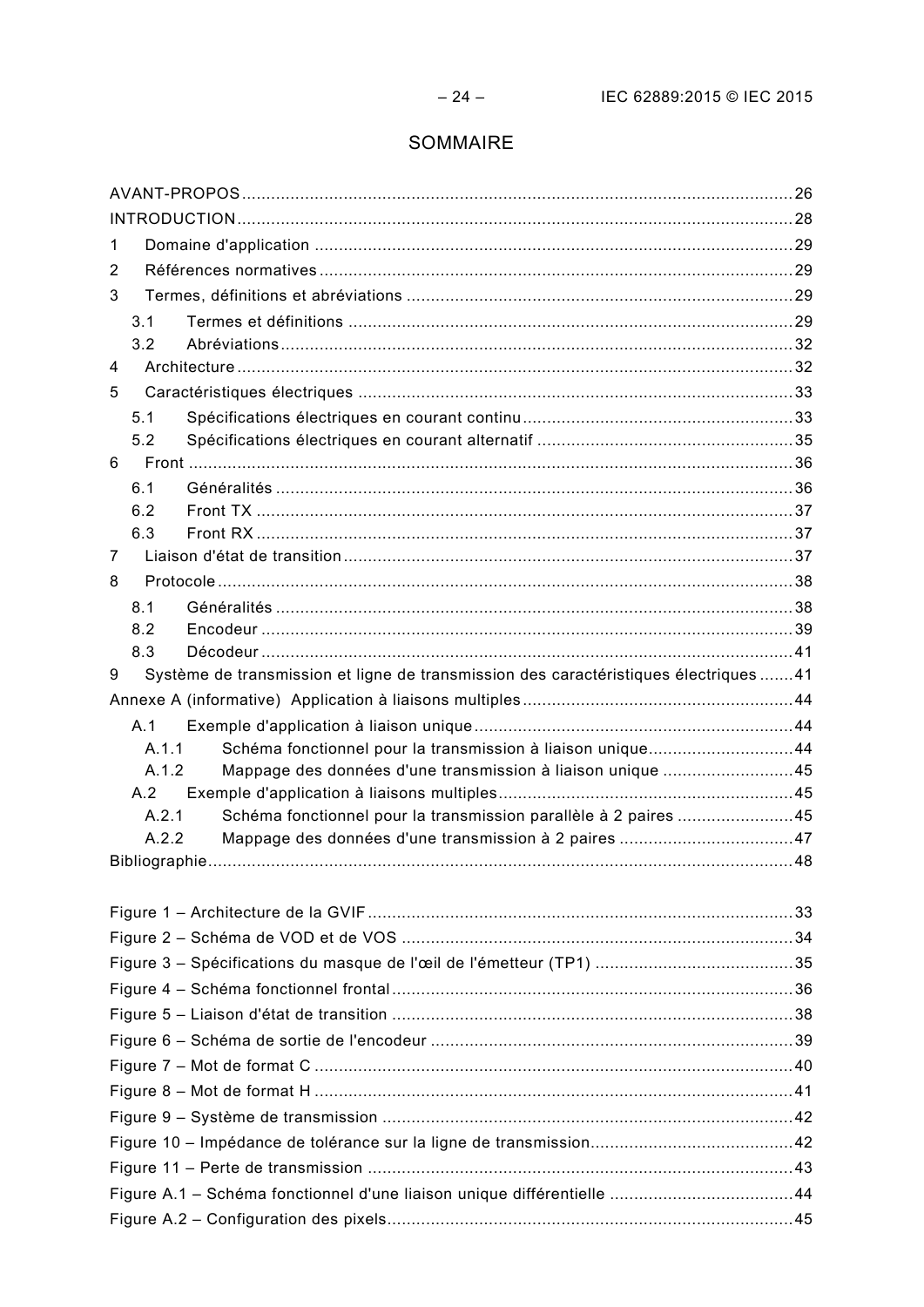IEC 62889:2015 © IEC 2015 – 25 –

| Figure A.3 - Schéma fonctionnel d'une application à liaisons multiples 46    |  |
|------------------------------------------------------------------------------|--|
| Figure A.4 – Configuration des pixels lors de l'utilisation de 2 paires 47   |  |
| Tableau 1 – Spécifications électriques en courant continu de l'émetteur 34   |  |
| Tableau 2 – Spécifications électriques en courant continu du récepteur35     |  |
| Tableau 3 – Spécifications électriques en courant alternatif de l'émetteur35 |  |
| Tableau 4 – Spécifications électriques en courant alternatif du récepteur 36 |  |
|                                                                              |  |
| Tableau 6 - Transitions VSYNC, HSYNC, DE, CNTL/AUX, SDA, TDA avec l'en-tête  |  |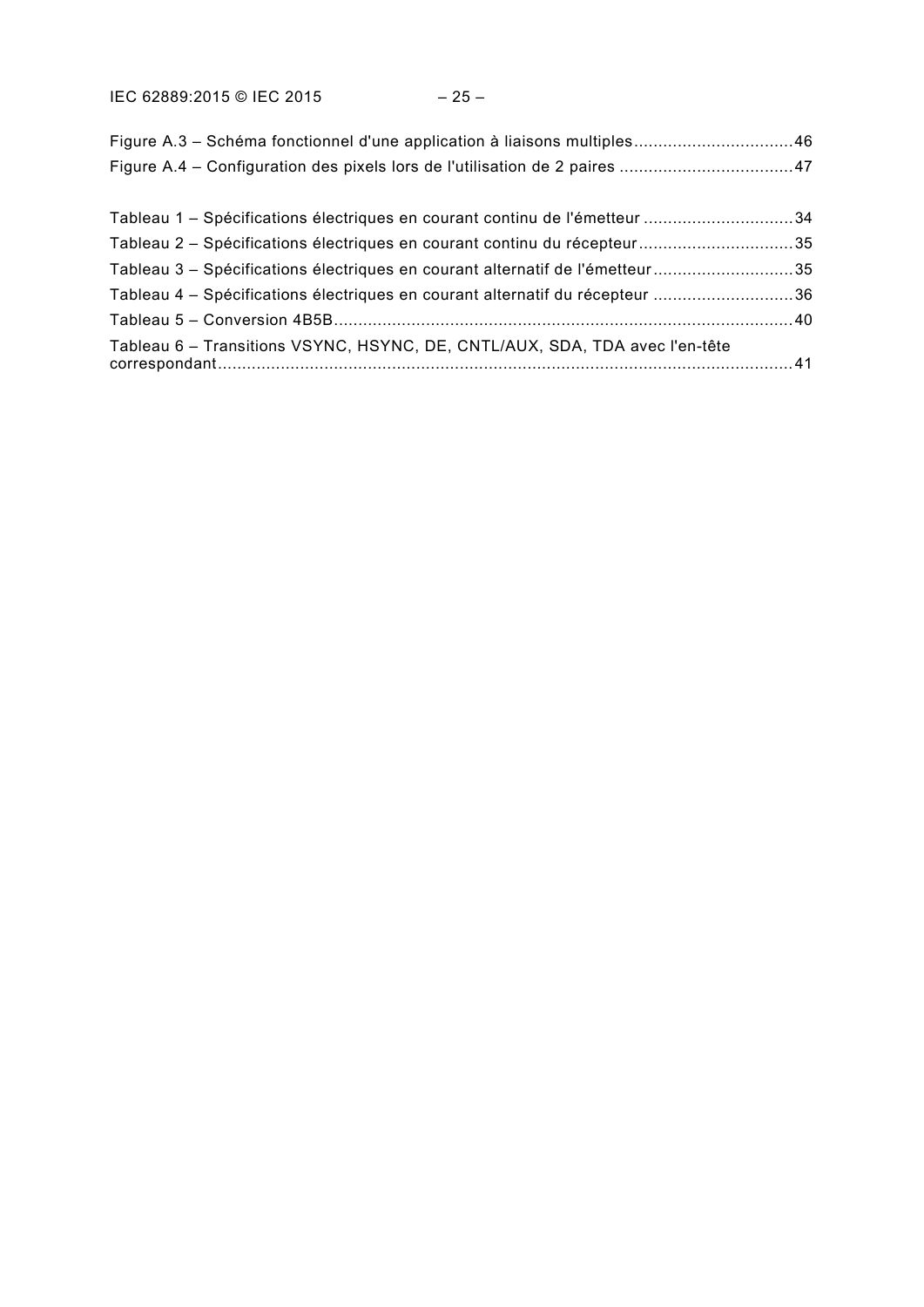## COMMISSION ÉLECTROTECHNIQUE INTERNATIONALE

\_\_\_\_\_\_\_\_\_\_\_\_

## **INTERFACE VIDÉO NUMÉRIQUE – INTERFACE VIDÉO GIGABIT POUR LES SYSTÈMES MULTIMÉDIAS**

#### AVANT-PROPOS

- <span id="page-9-0"></span>1) La Commission Electrotechnique Internationale (IEC) est une organisation mondiale de normalisation composée de l'ensemble des comités électrotechniques nationaux (Comités nationaux de l'IEC). L'IEC a pour objet de favoriser la coopération internationale pour toutes les questions de normalisation dans les domaines de l'électricité et de l'électronique. A cet effet, l'IEC – entre autres activités – publie des Normes internationales, des Spécifications techniques, des Rapports techniques, des Spécifications accessibles au public (PAS) et des Guides (ci-après dénommés "Publication(s) de l'IEC"). Leur élaboration est confiée à des comités d'études, aux travaux desquels tout Comité national intéressé par le sujet traité peut participer. Les organisations internationales, gouvernementales et non gouvernementales, en liaison avec l'IEC, participent également aux travaux. L'IEC collabore étroitement avec l'Organisation Internationale de Normalisation (ISO), selon des conditions fixées par accord entre les deux organisations.
- 2) Les décisions ou accords officiels de l'IEC concernant les questions techniques représentent, dans la mesure du possible, un accord international sur les sujets étudiés, étant donné que les Comités nationaux de l'IEC intéressés sont représentés dans chaque comité d'études.
- 3) Les Publications de l'IEC se présentent sous la forme de recommandations internationales et sont agréées comme telles par les Comités nationaux de l'IEC. Tous les efforts raisonnables sont entrepris afin que l'IEC s'assure de l'exactitude du contenu technique de ses publications; l'IEC ne peut pas être tenue responsable de l'éventuelle mauvaise utilisation ou interprétation qui en est faite par un quelconque utilisateur final.
- 4) Dans le but d'encourager l'uniformité internationale, les Comités nationaux de l'IEC s'engagent, dans toute la mesure possible, à appliquer de façon transparente les Publications de l'IEC dans leurs publications nationales et régionales. Toutes divergences entre toutes Publications de l'IEC et toutes publications nationales ou régionales correspondantes doivent être indiquées en termes clairs dans ces dernières.
- 5) L'IEC elle-même ne fournit aucune attestation de conformité. Des organismes de certification indépendants fournissent des services d'évaluation de conformité et, dans certains secteurs, accèdent aux marques de conformité de l'IEC. L'IEC n'est responsable d'aucun des services effectués par les organismes de certification indépendants.
- 6) Tous les utilisateurs doivent s'assurer qu'ils sont en possession de la dernière édition de cette publication.
- 7) Aucune responsabilité ne doit être imputée à l'IEC, à ses administrateurs, employés, auxiliaires ou mandataires, y compris ses experts particuliers et les membres de ses comités d'études et des Comités nationaux de l'IEC, pour tout préjudice causé en cas de dommages corporels et matériels, ou de tout autre dommage de quelque nature que ce soit, directe ou indirecte, ou pour supporter les coûts (y compris les frais de justice) et les dépenses découlant de la publication ou de l'utilisation de cette Publication de l'IEC ou de toute autre Publication de l'IEC, ou au crédit qui lui est accordé.
- 8) L'attention est attirée sur les références normatives citées dans cette publication. L'utilisation de publications référencées est obligatoire pour une application correcte de la présente publication.
- 9) L'attention est attirée sur le fait que certains des éléments de la présente Publication de l'IEC peuvent faire l'objet de droits de brevet. L'IEC ne saurait être tenue pour responsable de ne pas avoir identifié de tels droits de brevets.

La Norme internationale IEC 62889 a été établie par le domaine technique 4: Interfaces du système numérique et protocoles, du comité d'études 100 de l'IEC: Systèmes et équipements audio, vidéo et services de données.

La présente version bilingue (2022-04) correspond à la version anglaise monolingue publiée en 2015-04.

La version française de cette norme n'a pas été soumise au vote.

Cette publication a été rédigée selon les Directives ISO/IEC, Partie 2.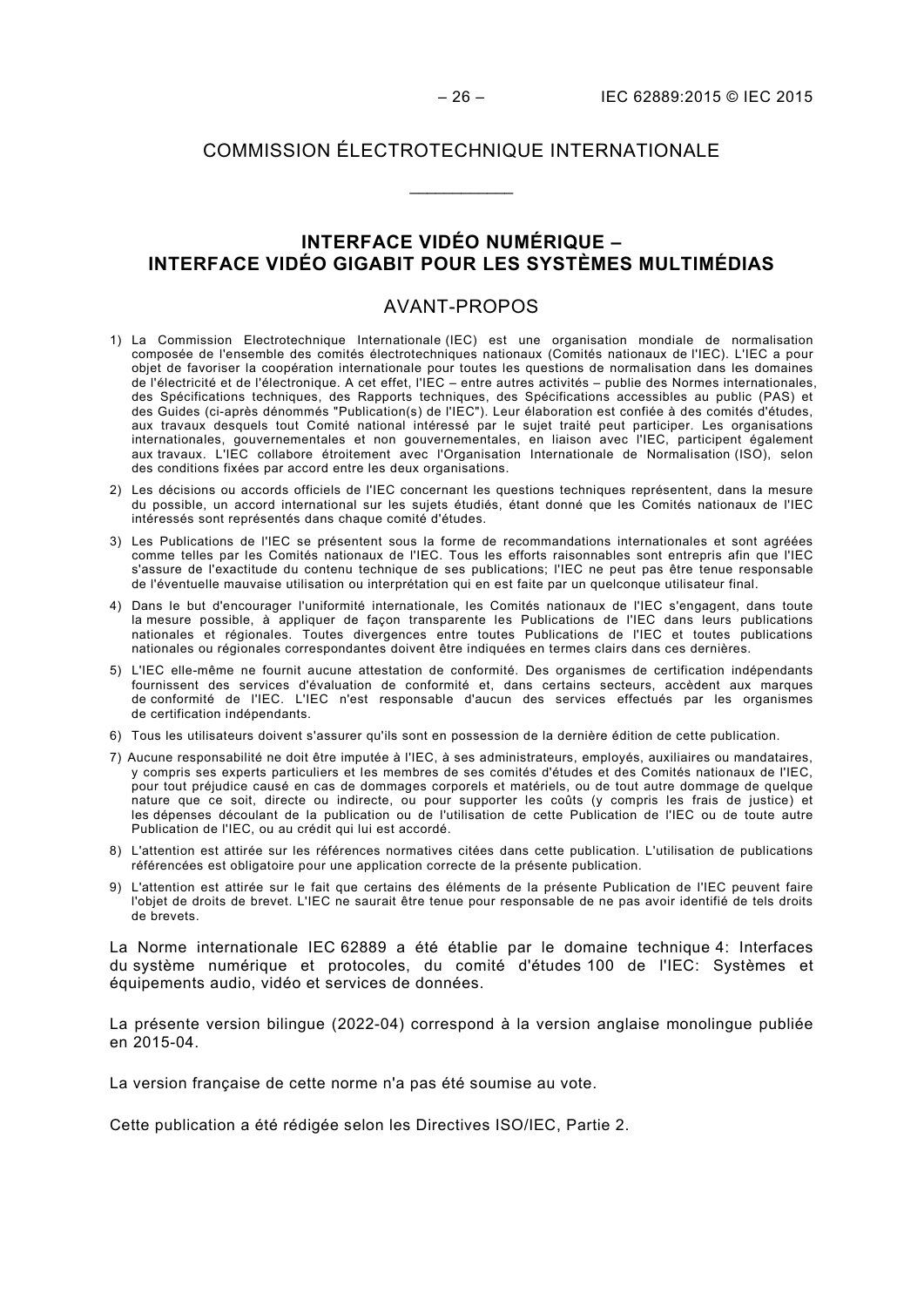Le comité a décidé que le contenu de cette publication ne sera pas modifié avant la date de stabilité indiquée sur le site web de l'IEC sous "http://webstore.iec.ch" dans les données relatives à la publication recherchée. A cette date, la publication sera

- reconduite,
- supprimée,
- remplacée par une édition révisée, ou
- amendée.

**IMPORTANT – Le logo "colour inside" qui se trouve sur la page de couverture de cette publication indique qu'elle contient des couleurs qui sont considérées comme utiles à une bonne compréhension de son contenu. Les utilisateurs devraient, par conséquent, imprimer cette publication en utilisant une imprimante couleur.**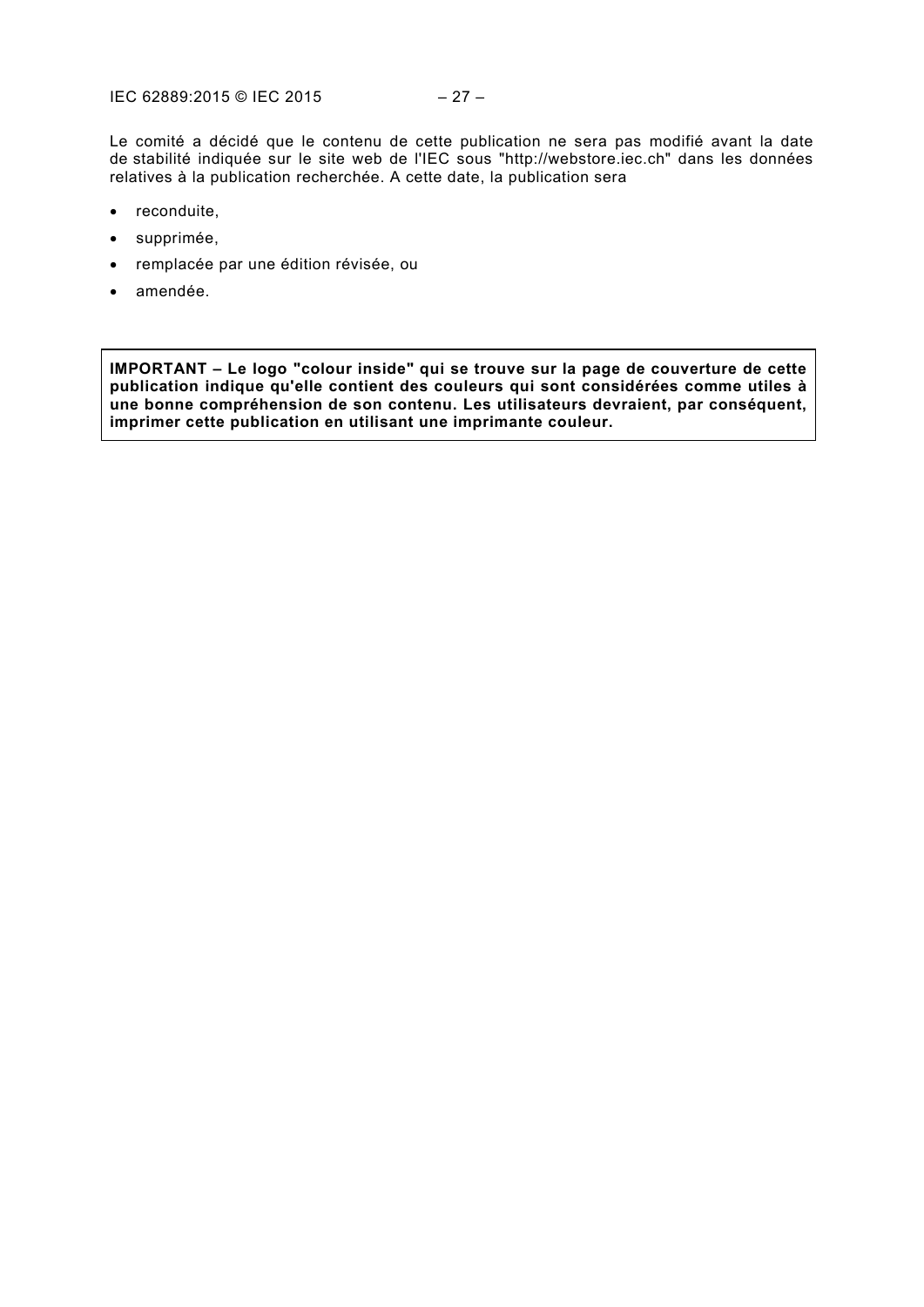#### INTRODUCTION

<span id="page-11-0"></span>La présente Norme internationale est fondée sur la norme JEITA CP-6101: Digital monitor interface GVIF, initialement spécifiée par la Japan Electronics and Information Technology Industries Association (JEITA).

L'interface vidéo gigabit (GVIF, *Gigabit Video InterFace*) est une interface point à point série qui prend en charge les liaisons vidéonumériques non compressées et qui a été conçue pour répondre aux besoins des systèmes de navigation et de divertissement automobiles, etc., et transporter des informations vidéonumériques en bande de base. La GVIF applique la technologie de signalisation différentielle à basse tension (LVDS, *Low Voltage Differential Signaling*) et utilise un câble fin constitué d'une paire unique de conducteurs torsadés blindés qui présente une haute immunité au bruit et un faible brouillage électromagnétique (EMI, *Electro-Magnetic Interference*), et qui est optimisé pour une petite taille et un faible poids. La GVIF prend en charge les résolutions d'affichage de WQVGA à WUXGA avec des données vidéo couleur de 24 bits par pixel au maximum et peut transmettre un signal vidéo en bande de base sur des longueurs de câble supérieures à 10 m. Associées à une protection du contenu des données à large bande passante (HDCP, *High bandwidth Data Content Protection*), les fonctions et caractéristiques normalisées de la GVIF répondent à toutes les exigences relatives à la transmission d'un contenu vidéo protégé d'une source à un écran d'affichage vidéo. En option, la GVIF prend en charge la transmission de données audio et la transmission de données utilisateur.

L'Association of Radio Industry Business (ARIB) cite la GVIF dans sa norme ARIB STD-B21 comme l'une des interfaces de sortie vidéonumérique autorisées.